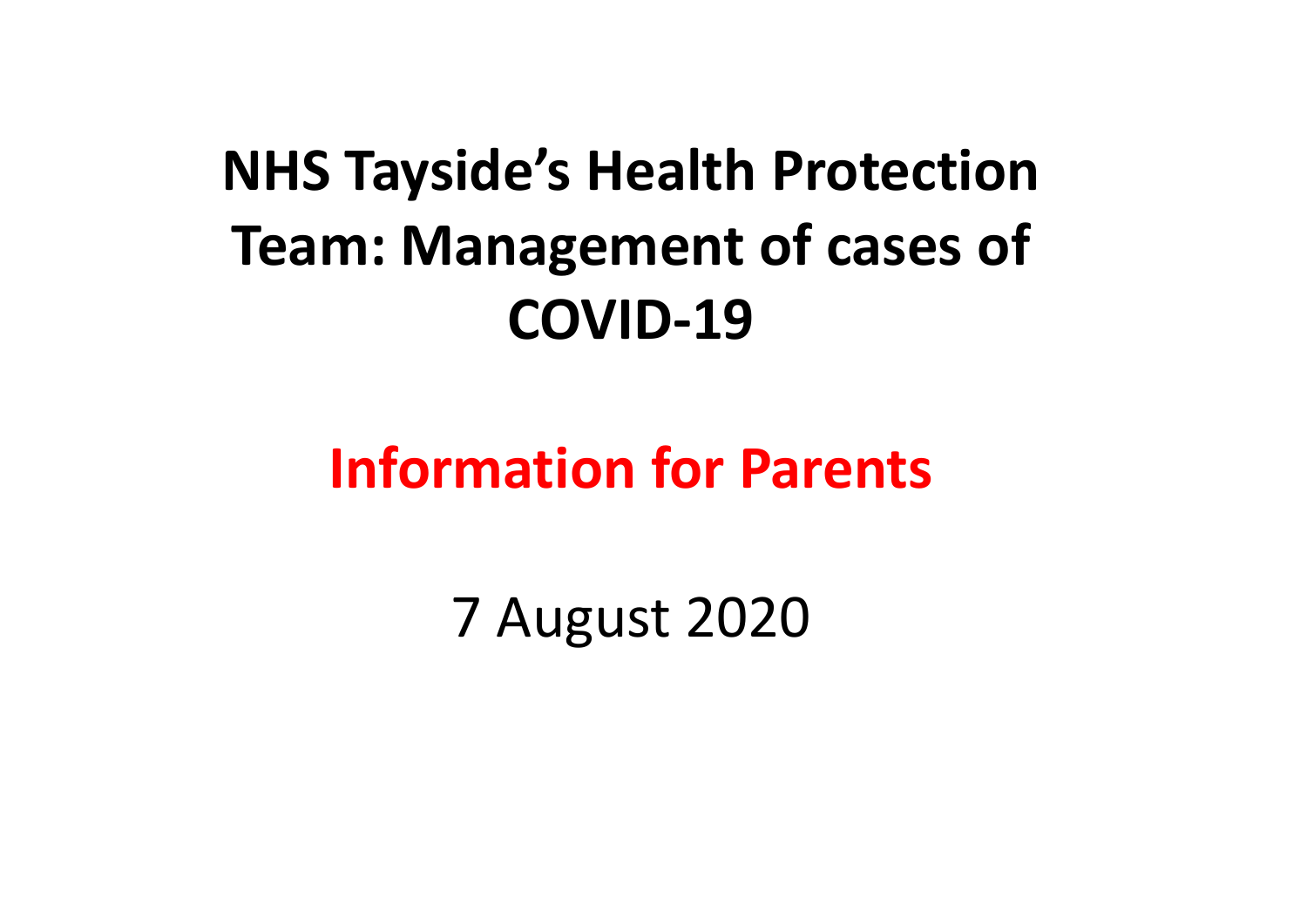#### **Overview**

- The Health Protection Team and its role.
- 'Test and Protect' and contact tracing
- Action taken for a possible/ suspected/ confirmed case(s) of COVID-19 in a school setting.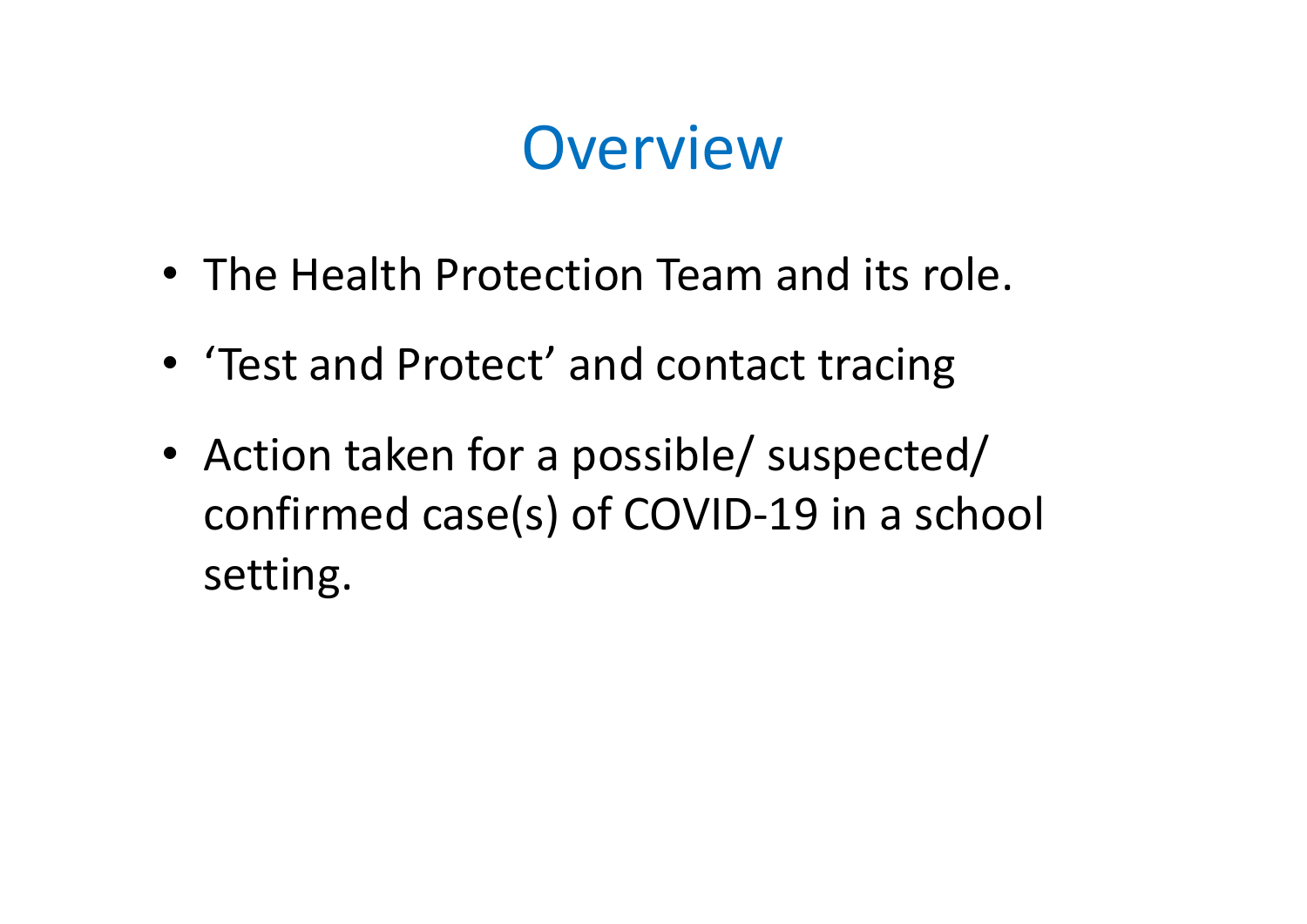## Health Protection Team (HPT)

- Part of NHS Tayside's Public Health Directorate.
- Core function: to monitor infectious diseases and respond to notifications of cases to identify source and stop onward spread
- The HPT works closely with partners including education and environmental health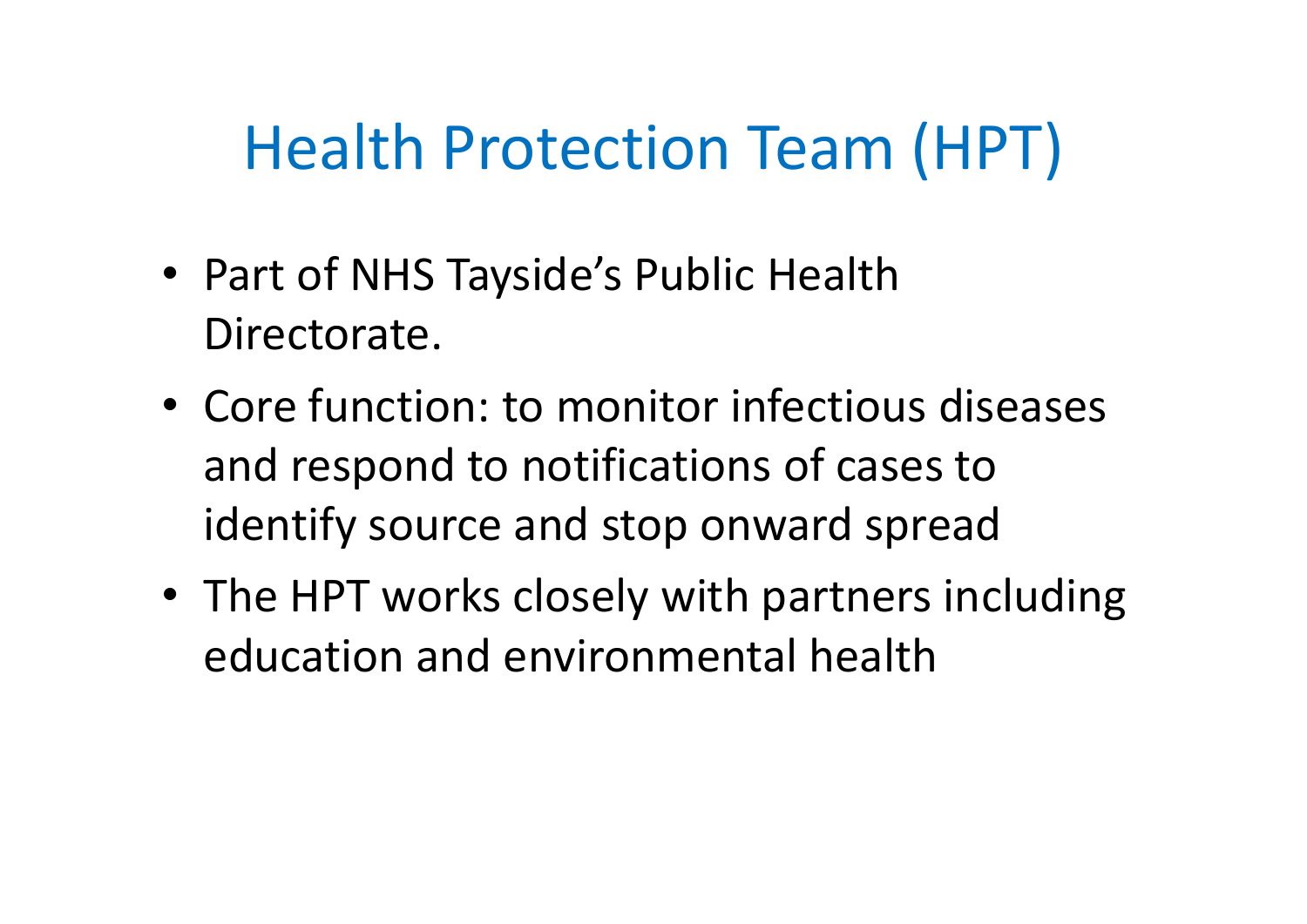#### PH Local <–> National interface

- NHS Tayside HPT manages local processes/procedures, cases and localised issues.
- Public Health Scotland is the national PH organisation and produces Scotland wide guidance and supports local HPTs.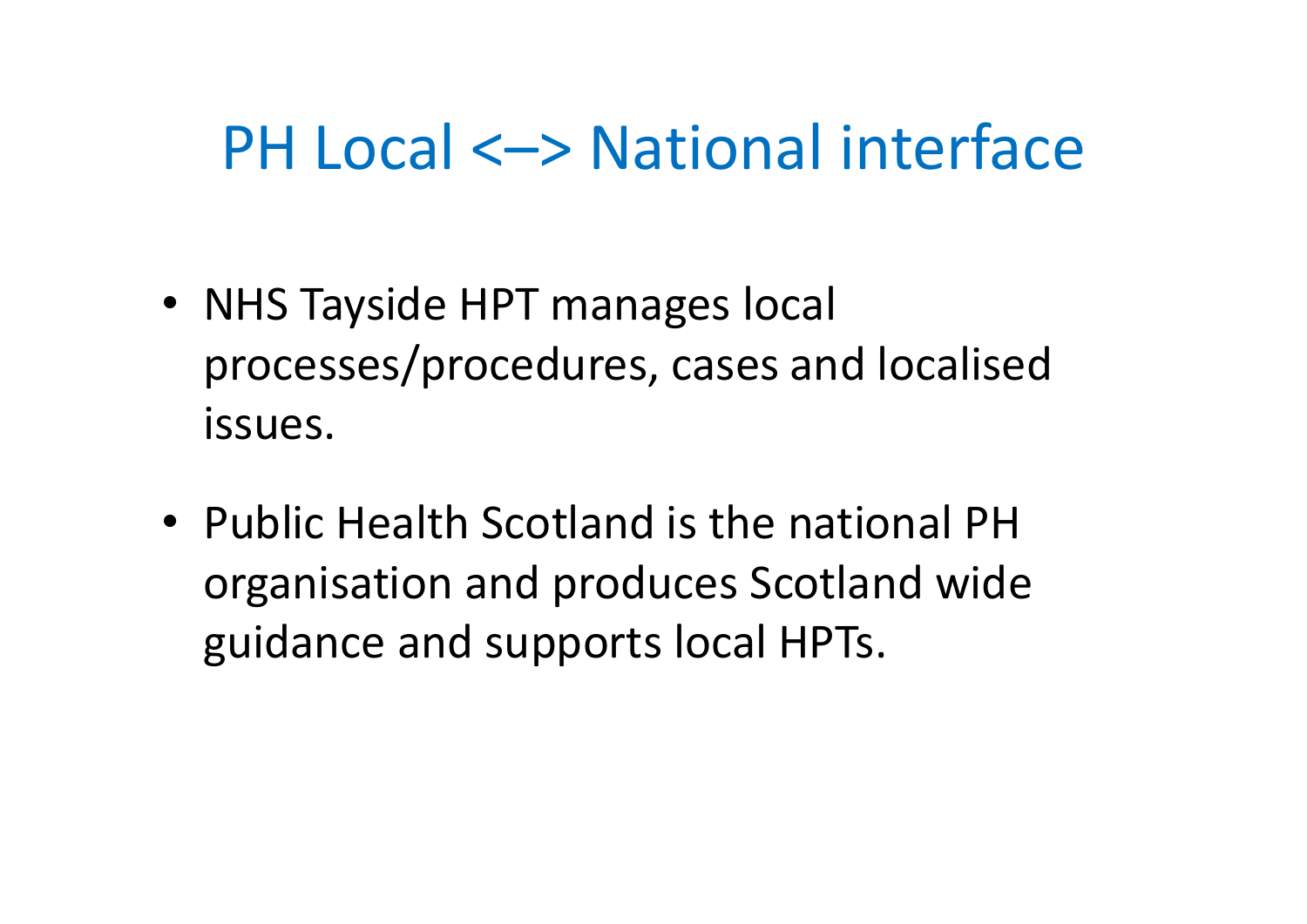#### COVID-19

- Most commonly associated with
	- new continuous cough
	- and/or high temperature
	- and/or loss of or a change in smell and taste

Anyone with any of these symptoms must isolate immediately, alongside their household and arrange testing for COVID-19 ASAP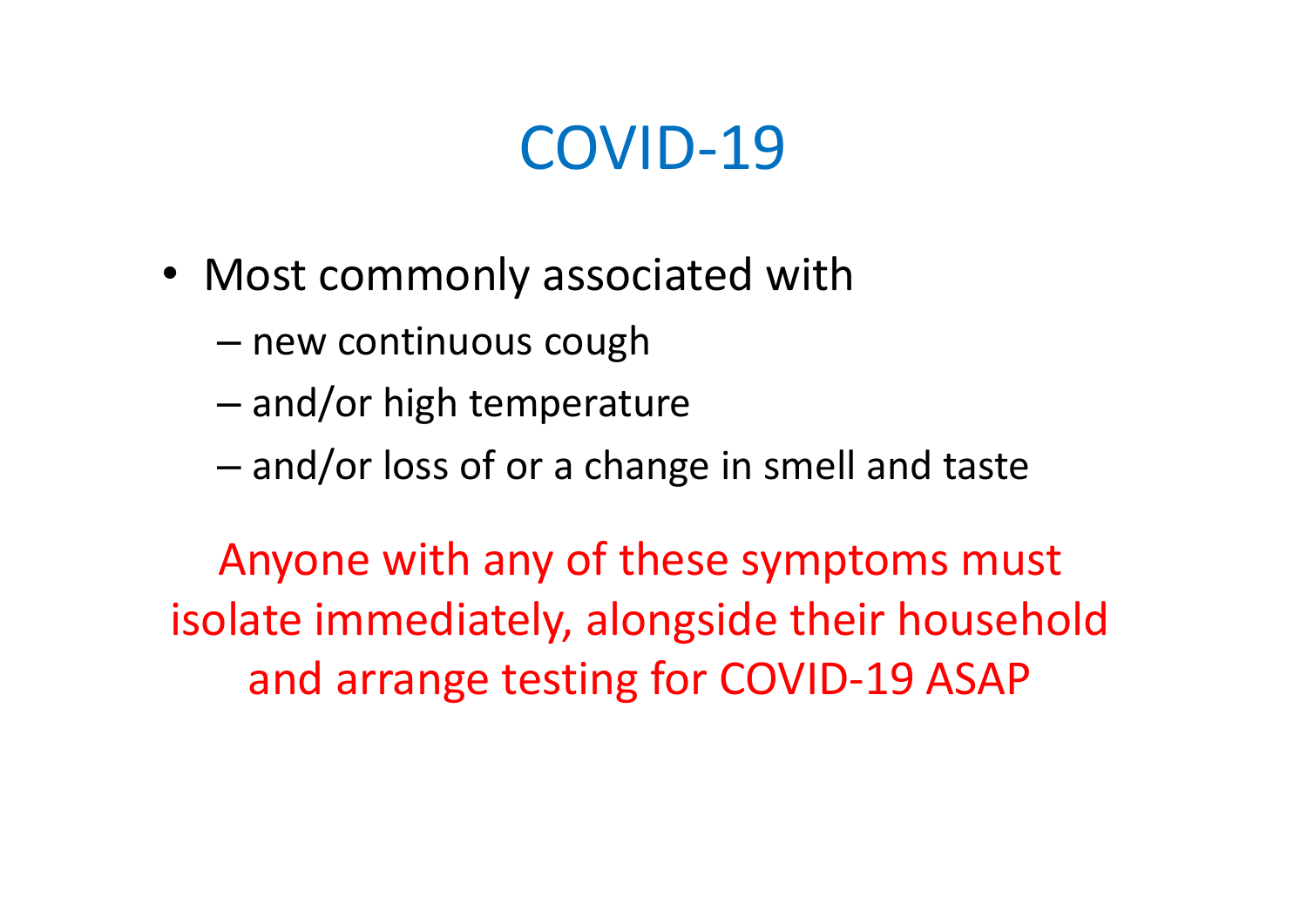#### Staff or pupil with symptoms of COVID-19

- Should not attend school
- The person and their household should isolate immediately and arrange testing for COVID-19
- If a person develops symptoms of COVID-19 at school they should be isolated until they are collected to be taken home
- In addition any household members (including those also at school) should go home to self isolate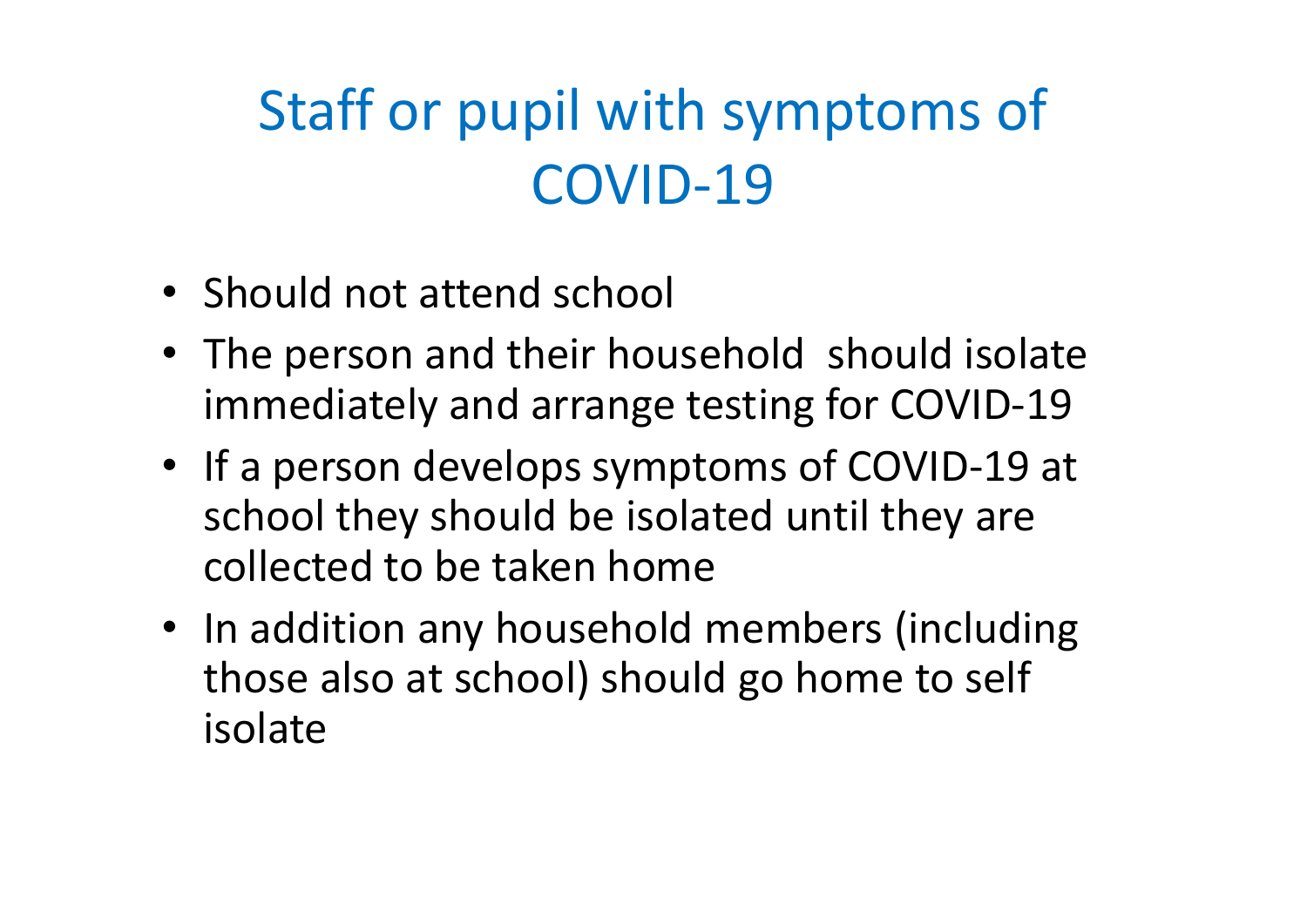#### Returning to school after having symptoms consistent with COVID-19

If test is positive

- the person can return when they are feeling better AND they have completed the 10 day self isolation period
- They do NOT require a negative COVID-19 result prior to return to school

If the test is negative

• the person can return when they are feeling better provided no one else in the household is unwell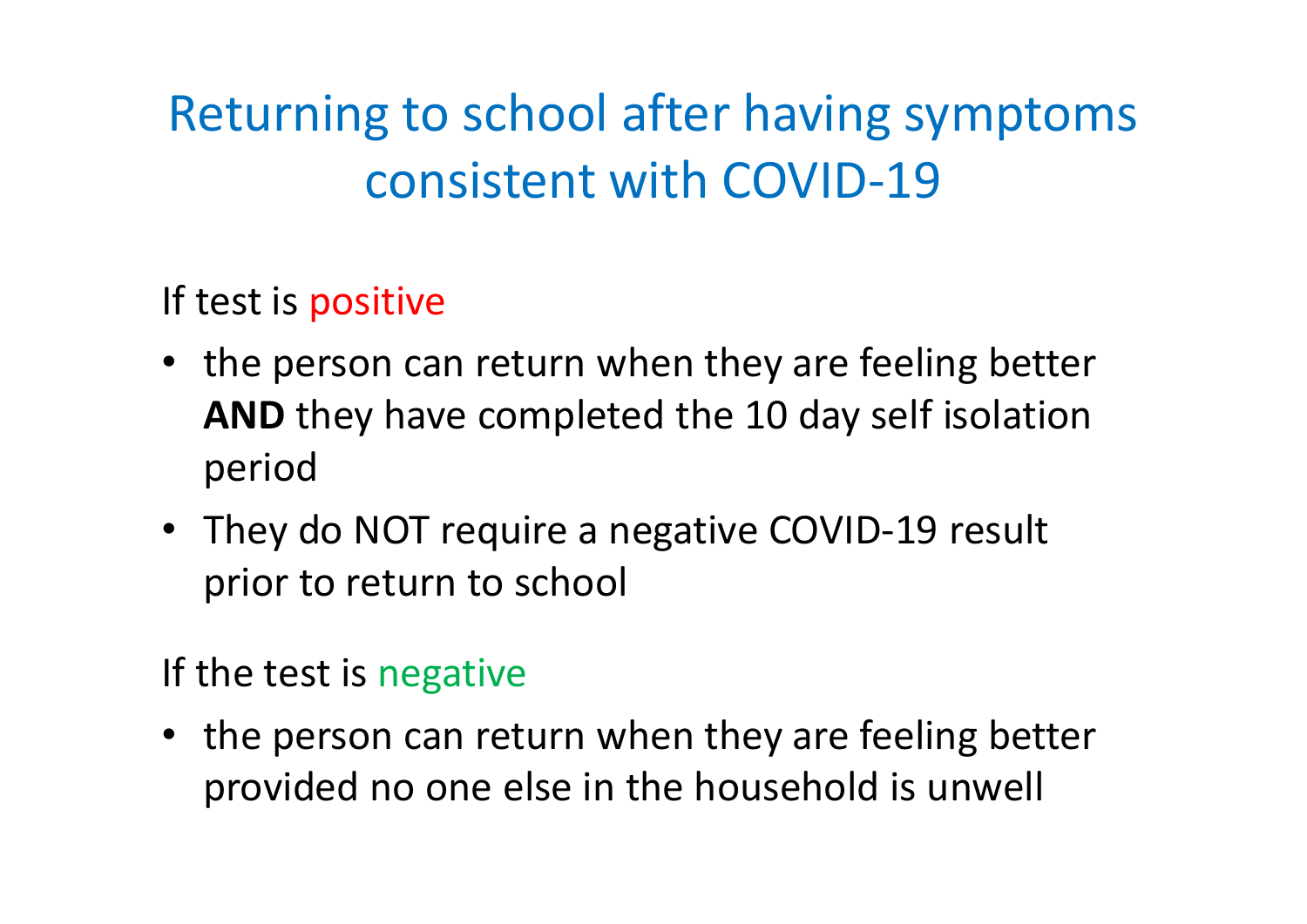## If a household member is unwell…

All household members must isolate also until either:

- the person with symptoms is tested for COVID-19 and the result is negative OR
- the person is confirmed as COVID positive AND the household member has completed 14 days isolation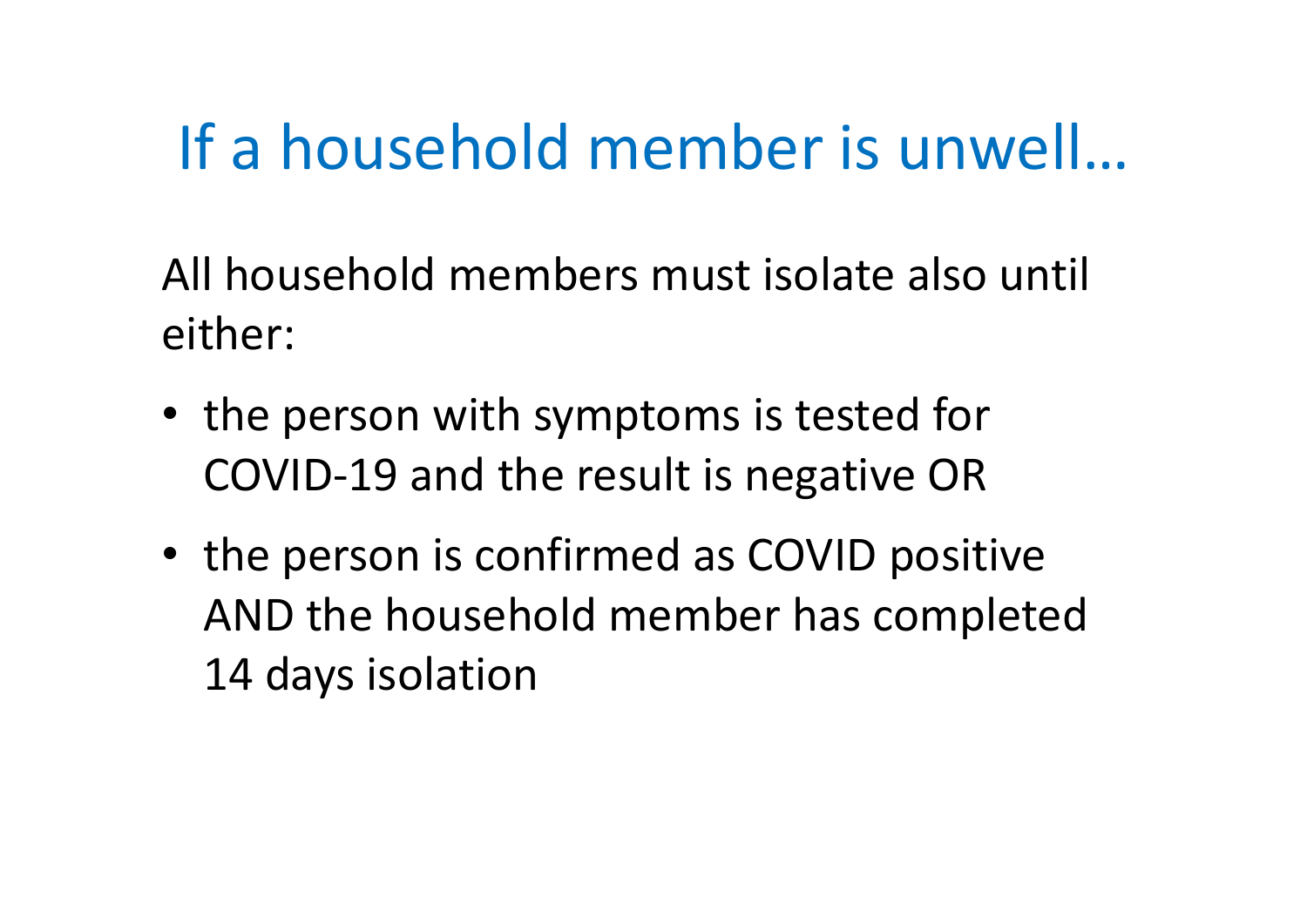#### Household isolation

- Household isolation means all household members or extended household members should remain at home and should not go to work, school, public areas or use public transport. The household should not go out to buy food or other essentials.
- Further information including support for household isolation can be found at NHS Inform
- If a parent/carer is required to self isolate but their child does not/has finished their self isolation period, the parent/carer should not take/pick up their child from school. Alternative arrangements should be made until the parent's/carer's self isolation period is complete.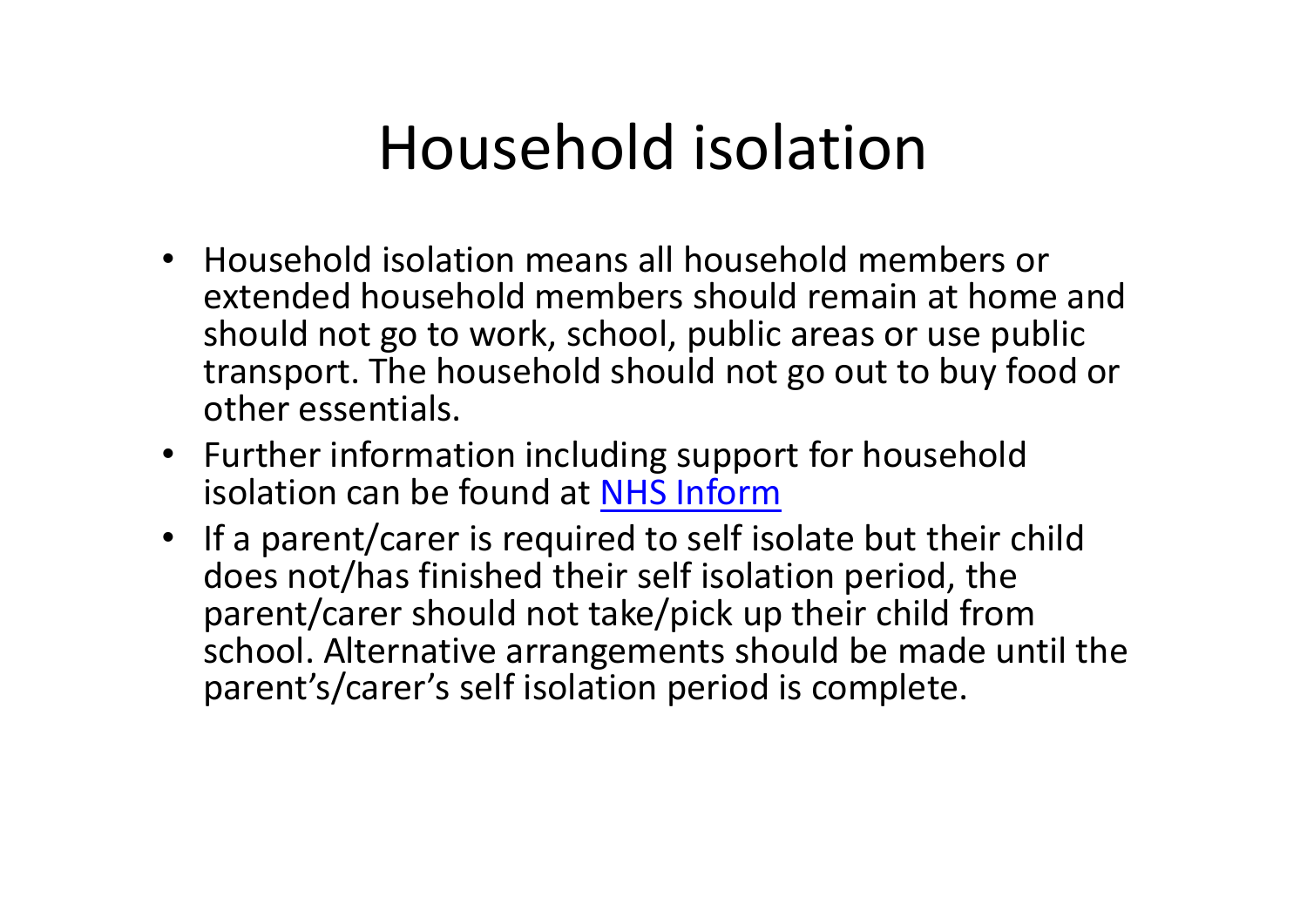#### Test & Protect Principles

- Encourage anyone with symptoms of COVID-19 to seek testing, and self isolate while awaiting result
- Ensure confirmed 'cases' are self isolating
- Promptly identify any 'close contacts'
- Risk assess contacts to determine public health intervention required
- Provide advice to contacts
- Support contacts to self isolate effectively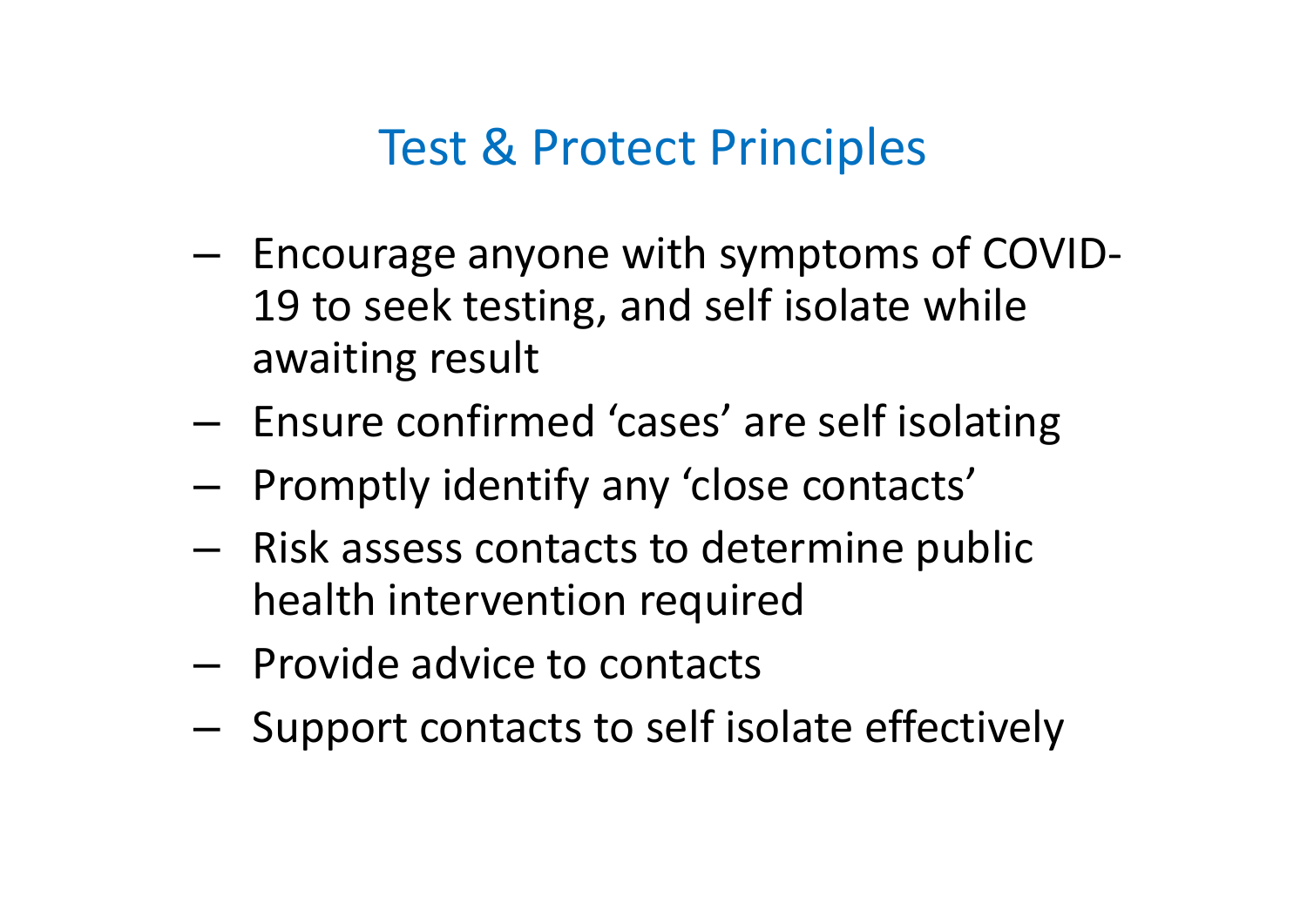#### Contact tracing

- Anyone with a new confirmed positive COVID-19 infection will be contacted by the contact tracing team
- Contact tracing includes gathering details of close contacts during the infectious period including settings they have been during this time (e.g. school, work, restaurant etc.)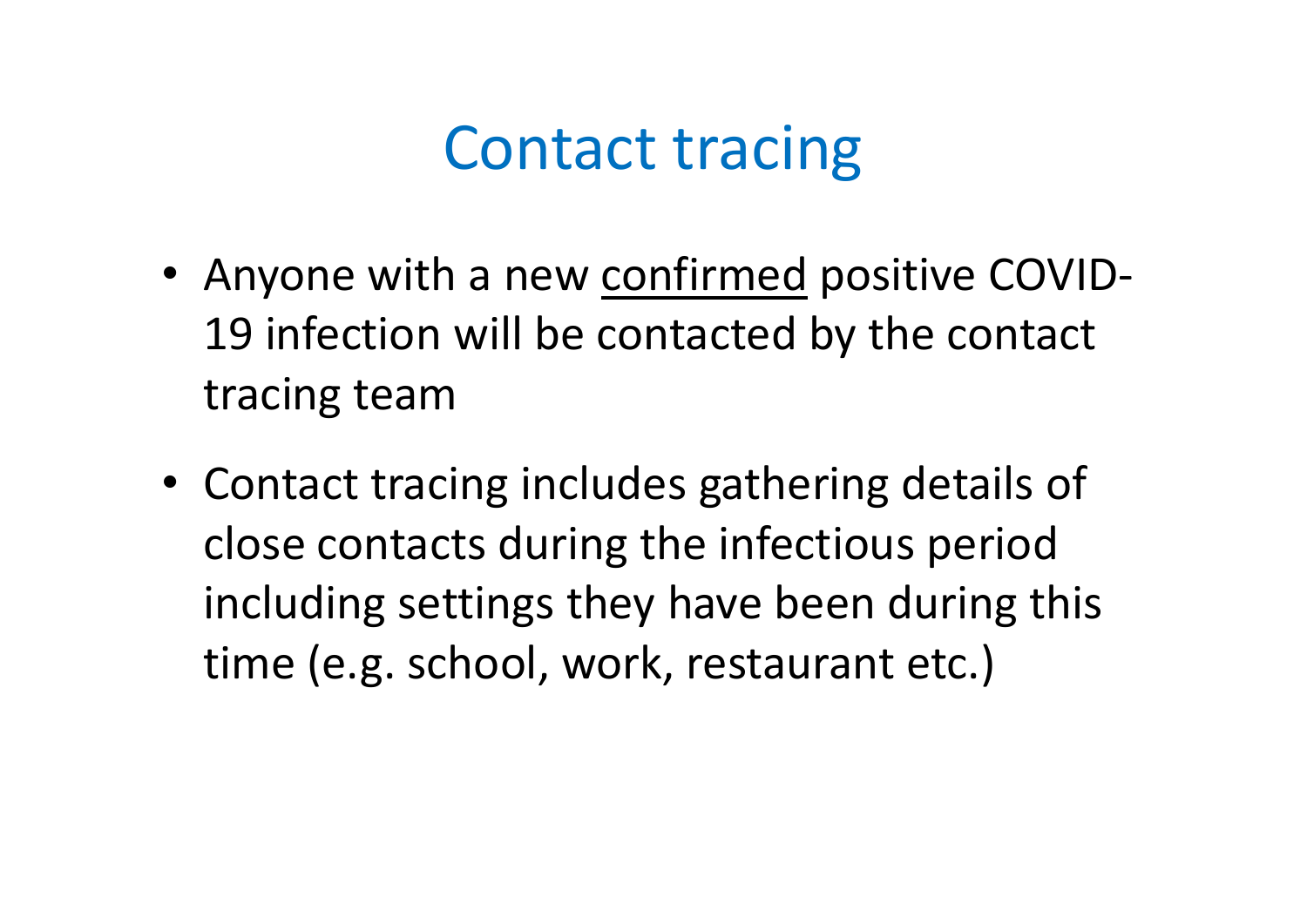#### HPT management of a person with confirmed COVID-19 associated with a school

- Public Health are automatically informed of all new positive COVID-19 results
- The contact tracing team will speak with the 'case' (or parent/guardian) to identify close contacts
- All close contacts will also be contacted
- The school should also contact NHS Tayside's HPT if they become aware of a **confirmed** case in the pupils or staff
- If a case has connections with a school the HPT will liaise with the school to discuss (only sharing information on a need to know basis) including rates of absences, infection control measures already in place, other concerns.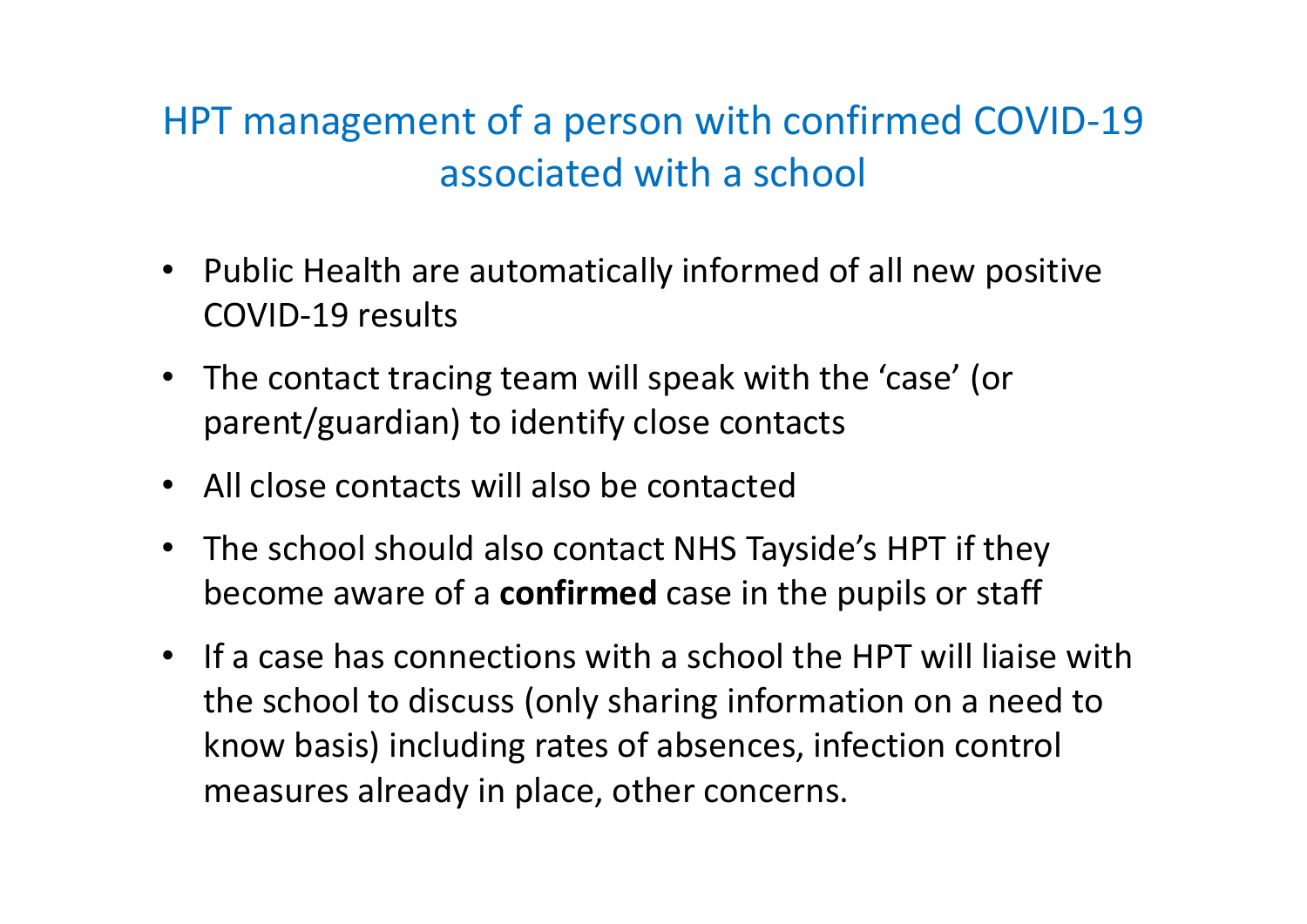## Problem Assessment Group/ Incident Management Team

- Standard multiagency response, led by Public Health
- Purpose
	- Risk assessment
	- Risk management
	- Risk communication
- If possible COVID-19 outbreak in a school (e.g. ≥2 connected cases within 14 days) would convene an IMT. May have PAG/IMT if only one confirmed case of COVID-19.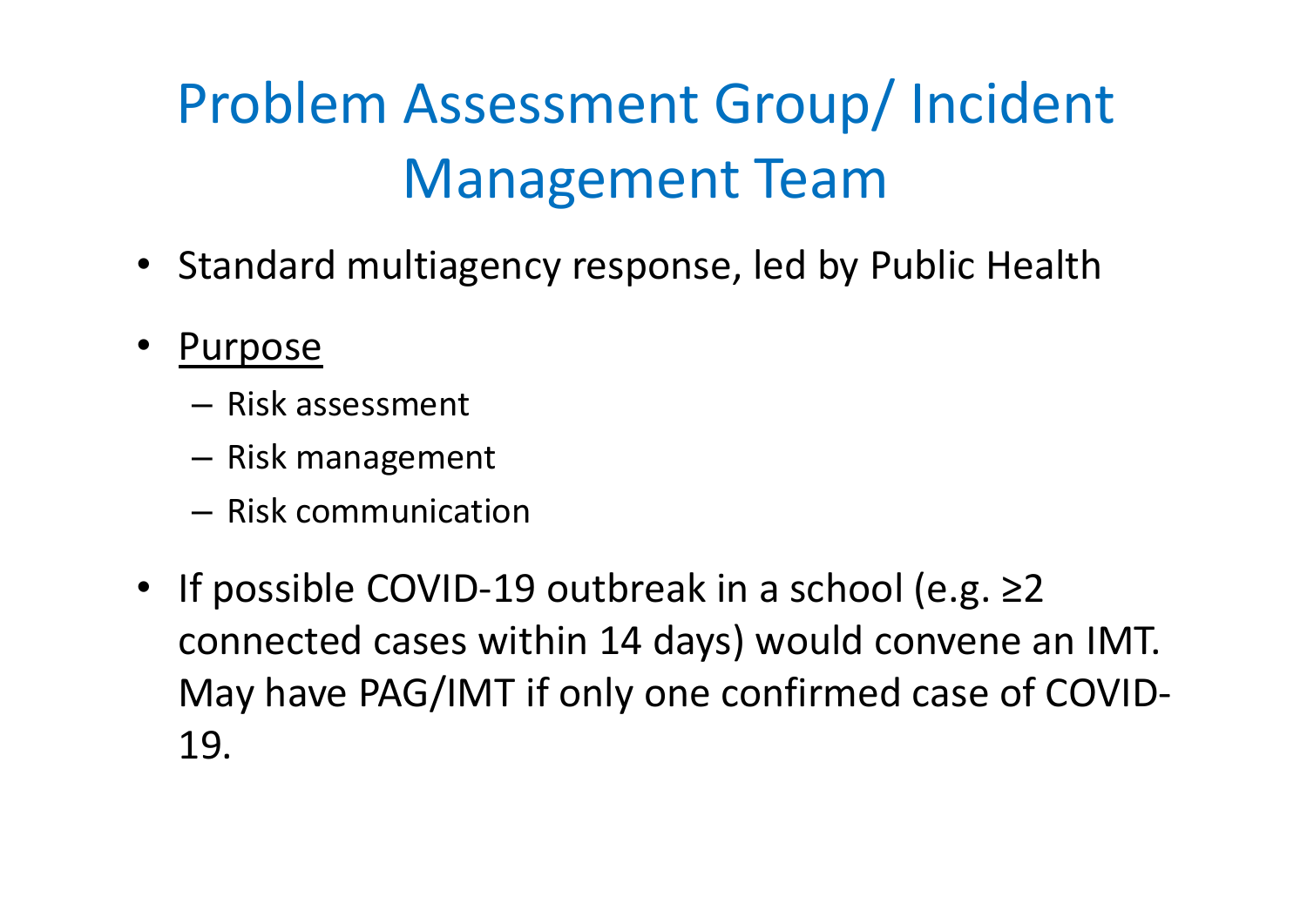Potential actions where confirmed COVID-19 case(s) in a school

- Suite of options available
- Each situation is unique and requires a detailed risk assessment by the PAG/IMT
- Suite of options available<br>• Each situation is unique and requires a<br>detailed risk assessment by the PAG/IMT<br>• Ongoing intelligence gathering continually<br>learning from other areas of Scotland and<br>other countries as pan learning from other areas of Scotland and other countries as pandemic develops.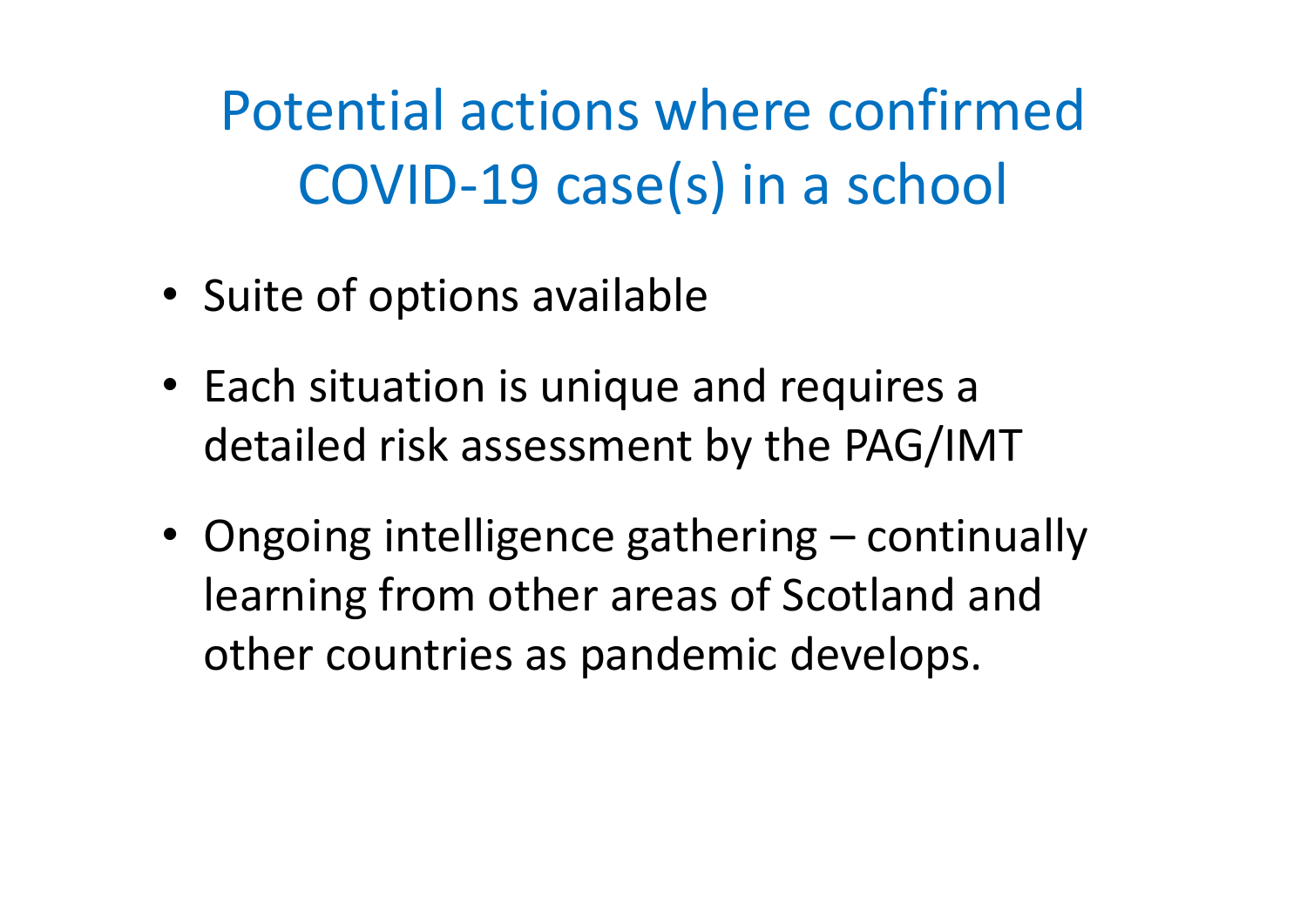#### Communication

- Clear communication with all key parties
- Core function of a IMT to agree messaging and regularly update those involved
- Messaging is most effective when communicated in a controlled manner through established and agreed communication channels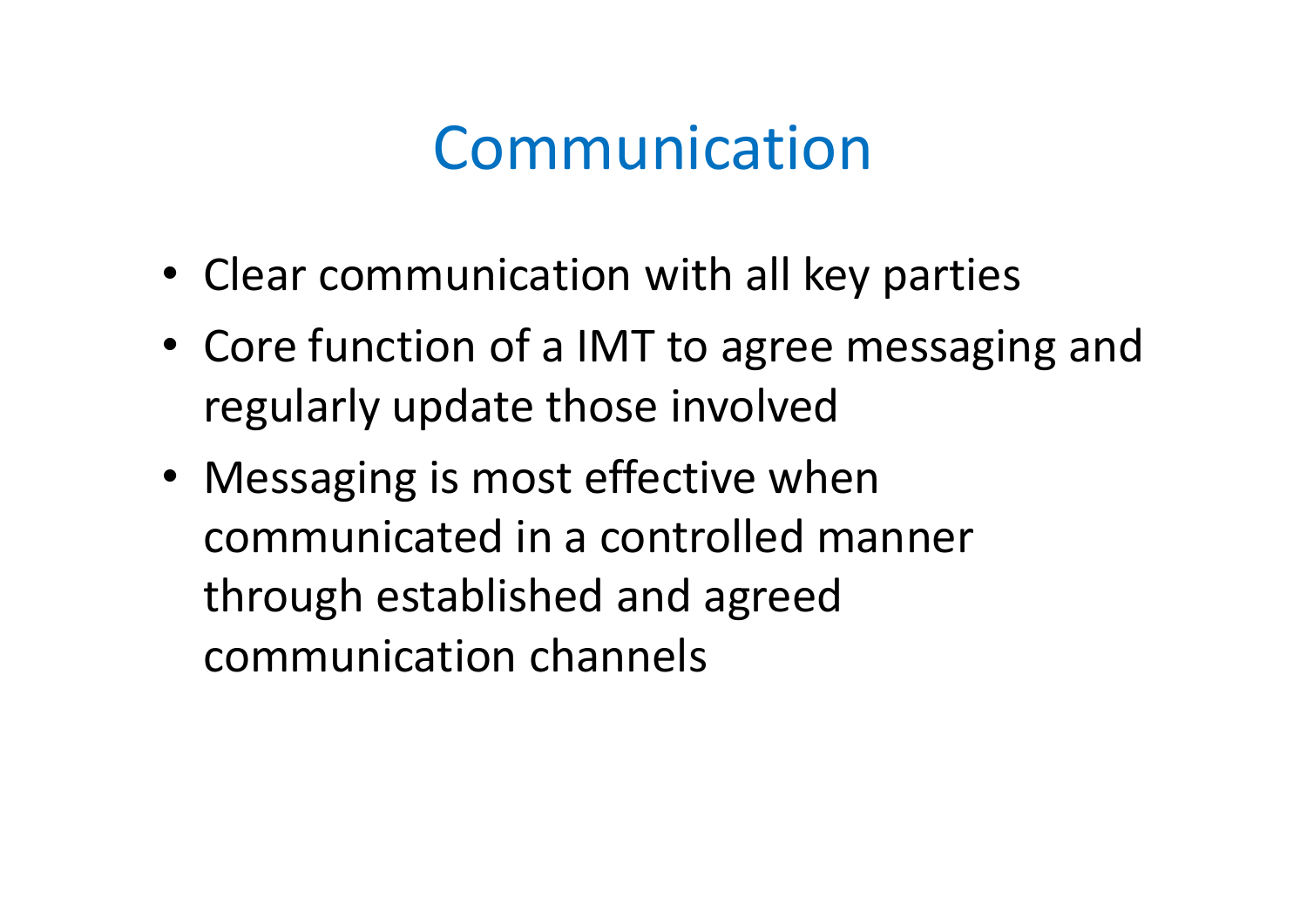#### Preparedness and risk reduction in advance are key!